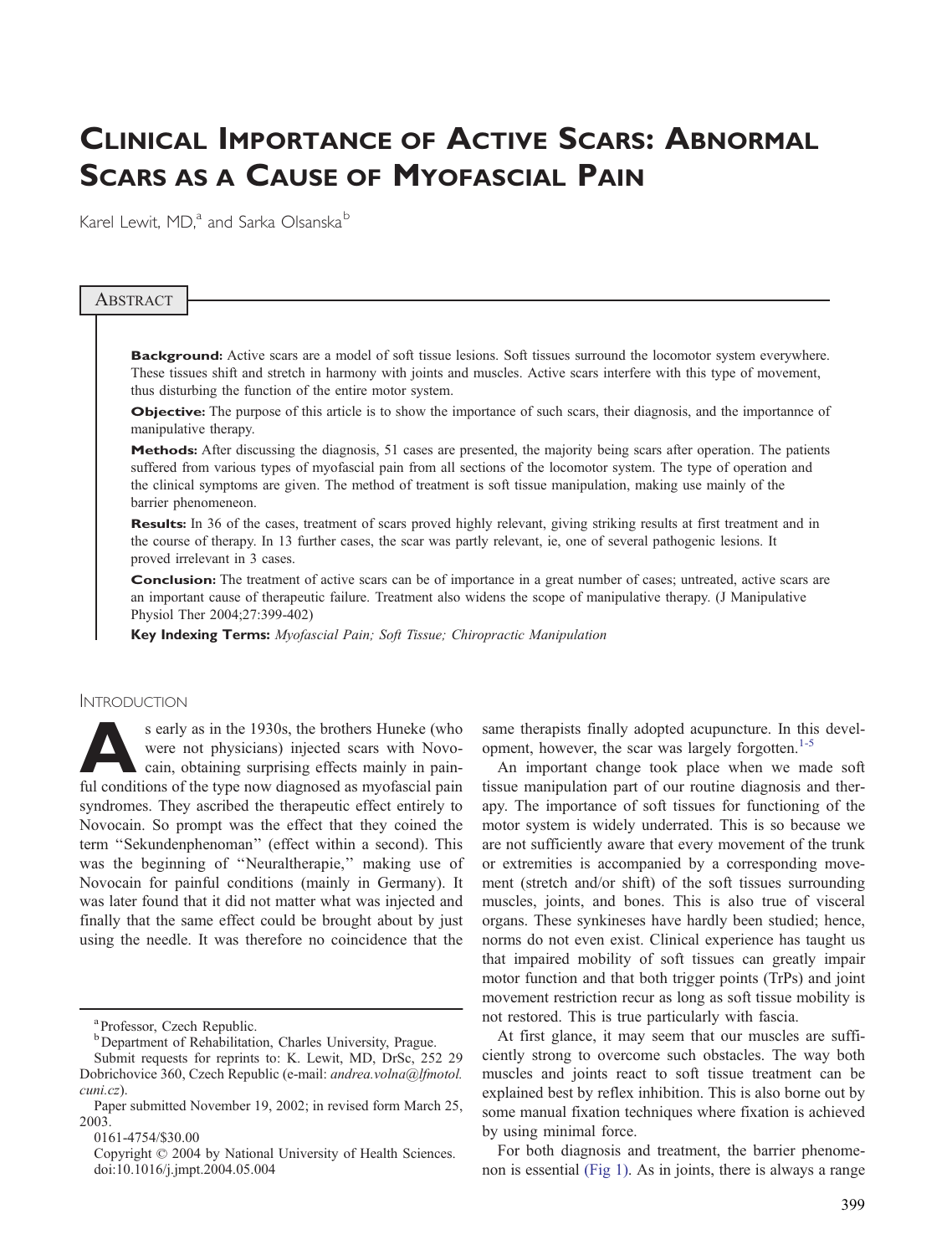<span id="page-1-0"></span>

Fig 1. The barrier phenomenon: A, the anatomical barrier; Ph, the physiological barrier; Path, the pathological barrier;  $N_0$ , the neutral point;  $N_1$ , the pathologically shifted neutral point.

of movement in which there is next to no resistance to stretch or shift. The moment the first resistance is met, the barrier is reached. Under normal conditions, this barrier is soft and can easily be sprung or shifted. Under pathological conditions, however, the barrier is abrupt, does not spring (''end feel''), and restricts movement. For treatment, we engage the barrier, and after a short latency, release is obtained (Fig 1). [6-8](#page-3-0)

Just as for TrPs, palpation is essential, since both increased resistance and release must be sensed. Only palpation enables us to feel where the patients experience pain; the TrPs, as well as other painful soft tissue changes, are diagnosed by increased (altered) resistance on palpation.

Scars affect soft tissue in all its layers from the skin to the subcutaneous tissues, the superficial and deep fascias, the muscles, and even the tissues of the abdominal cavity. If the scar is perfectly normal, clinical examination will show no changes whatsoever. Once soft tissue changes occur, we speak of "active scars."

The characteristic findings on the skin are increased skin drag, owing to increased moisture (sweating); skin stretch will be impaired and the skin fold will be thicker. If the scar covers a wider area, it may adhere to the underlying tissues, most frequently to bone. In the abdominal cavity, we meet resistance in some direction, which is painful. Just as with other soft tissue, after engaging the barrier and waiting, we obtain release after a short latency, almost without increasing pressure. This can be of great diagnostic value, because if after engaging the barrier the resistance does not change, this is not due to the scar but to some intra-abdominal pathology.

Not all layers of the scar need to be active; we should therefore examine all layers for adequate treatment. This can be difficult. For cosmetic reasons (in surgical scars), the skin is incised where it is less seen, but the operation is carried out in deeper layers at a distance from where the skin was cut. That, however, is where the deeper layers must be treated. In laparoscopy, there is hardly any lesion at all at the surface.

After having diagnosed an active scar, the crucial question is whether the scar is relevant, ie, whether its treatment will have an effect on the patient's condition the way Huneke<sup> $\perp$ </sup> described it. To make this possible, it is essential to make a complete examination of the patient, ie, find all TrPs, joint dysfunctions, and also soft tissue changes but without giving any treatment whatsoever. The scar has to be treated first, and only then will we reexamine all clinical findings. If the active scar is relevant, we find that, with some exceptions, everything will have reverted to normal. But even that can be misleading. The effect has to be lasting, so that the patient will still be improved at the control examination at least 2 weeks later. If this is true, we know the active scar is relevant and how further rehabilitation should be conducted.

Anamnestic data are important if the complaints of the patient can be traced to the period following the injury (operation) producing the scar. Stressful situations like infectious diseases can activate or reactivate scars.

#### **METHODS**

Since 1998, we have had 51 patients under observation (38 female patients, 13 male patients; aged 16 to 85 years [average age 50]).

#### Inclusion Criteria

Inclusion criteria included myofascial pain syndrome and a sufficient number of control examinations to assess the results of treatment.

The main complaints were were low back pain (14), pain in the arm and shoulder (14), headache (8), neck pain (3), pain in the thoracic region (3), back pain at several sections (4), abdominal pain (2), vertigo (3), and root pain (2).

There were scars after appendectomy (18), breast operation (11), gynecological operation (4), thorax operation (3), extremity operation (injury) (2), cholecystectomy (2), inguinal hernia (2), laminectomy (2), thyroidectomy (2), orchiectomy (1), hip replacement (1), umbilical fistula (1), muscle tear of the rectus abdominis muscle (1), pylorostenosis (1), operation of the rectum (1), and laser treatment of a duodenal ulcer (1).

#### **Treatment**

Treatment is aimed at restoring skin stretch close to the scar and making all soft tissue layers affected by the scar shift normally one against the other, ie, the skin, the subcutaneous tissues, and the superficial and deep fascias. If the scar is close to bone, treatment is aimed at restoring its mobility against bone. In the abdominal region, scars frequently involve the abdominal cavity, where painful resistance in 1 or several directions is felt. Treatment proceeds from the superficial layers into the deep layers by tissue manipulation, which is very gentle. A great advantage of manual techniques is that the hand is an instrument which senses, establishing a feedback relationship.

In every tissue layer we proceed by the barrier phenomenon; we engage the barrier with minimum force and wait for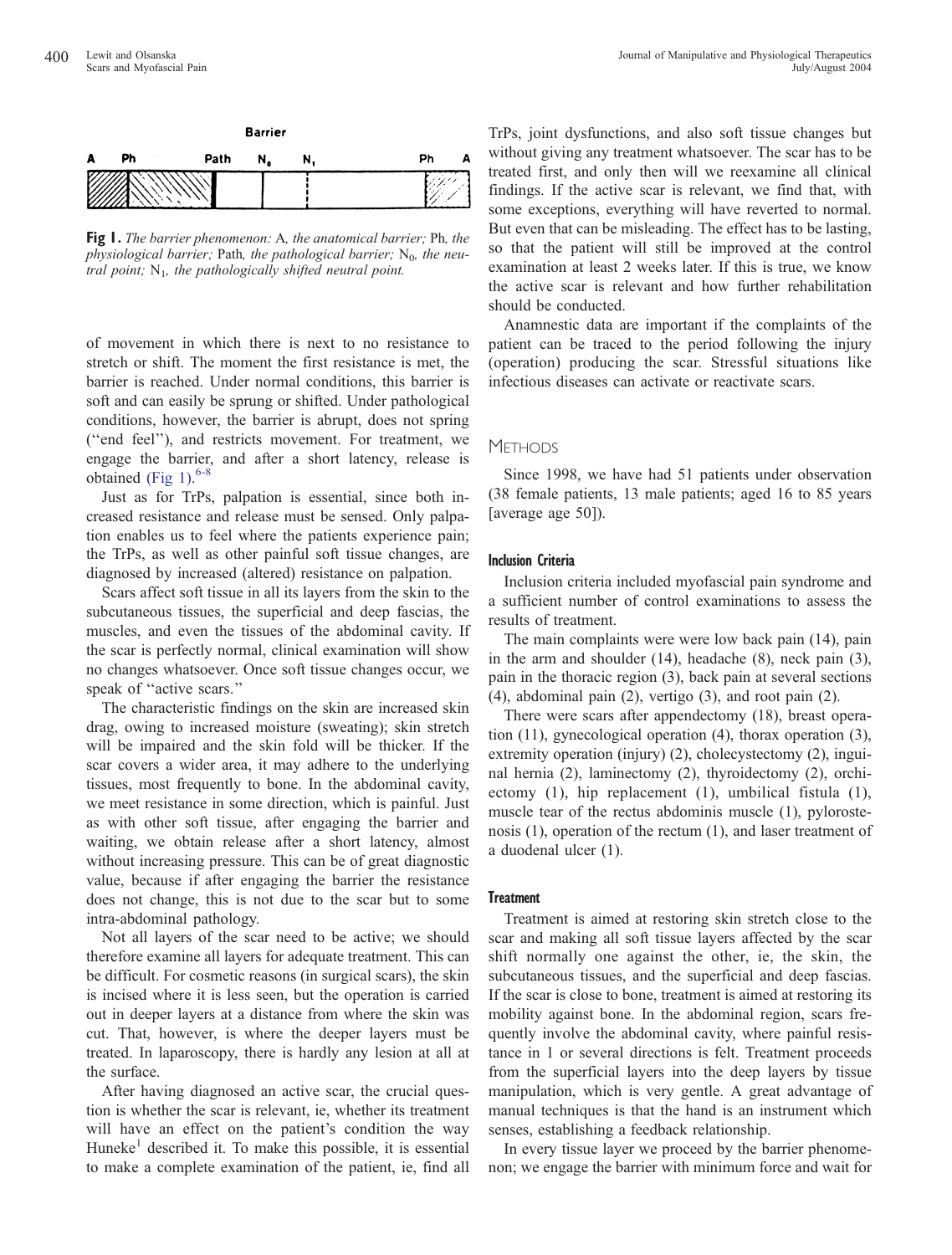

Fig 2. Skin stretch.

release. This has to be followed to the end without changing the force but, if it is convenient, with changing direction. Treatment is stopped when release has been completed in all directions and layers.

The principles outlined here were adhered to throughout, except in a few cases which will be detailed later. Treatment was given 2 or 3 times a week for a total of 12 sessions, covering 4 to 8 weeks, and followed by control examination 2 to 3 weeks later.

The course of treatment included:

- 1. We began each session by stroking the whole area of the scar and the area around it for relaxation.
- 2. This was followed by skin stretch in all directions (Fig 2).
- 3. This was followed by the application of a hot pack. This consisted in the short application of a rolled bath towel soaked in boiling water. This was combined both with shifting the soft tissues and with pressure. It should not, however, be applied to cases after breast operation for fear of provoking recurrence of cancer.
- 4. After application of the hot pack, we stretched a fold of connective tissue and restored mobility of all connective tissue layers involved with the scar (Fig 3).
- 5. Where resistance was found in the depth, most frequently in the abdomen, simple pressure was applied in the direction of the pathological barrier.

the ribs, particularly at the angle of the rib and at the sternum close to the sternocostal joints. Mobility against the periosteum after operation of the spinal column and the coccyx is also a matter mainly of the spinous processes and the posterior superior iliac spine. After operation on a limb, points 1, 5, and 7 need not be

thoracic region, it is important to restore tissue mobility at

followed, except for the sole and the palm.

Patients after breast operation need special consideration. They have psychological difficulties and react particularly well to stroking (points 1 and 7). It is important to treat soft tissues that may be at a distance from the scar, which is visible on the skin. Here, we do not apply hot packs (point 3), but we have added respiratory exercise to restore normal respiration. Nor did we apply hot packs to a patient after surgery for melanoma. In a case with a torn straight abdominal muscle in which the skin was intact, only hot packs and pressure were applied where resistance was increased.

It is important to point out that very frequently the most active section of a scar is at the ends, and it is there where treatment must be applied.

## **RESULTS**

The scars were considered relevant in 36 of 51 cases, ie, their treatment produced marked immediate results at first examination and further treatment of the scar played a prominent role in the course of therapy and rehabilitation. In 2 of these cases, it was the scar that caused recurrence, and treatment was effective each time.